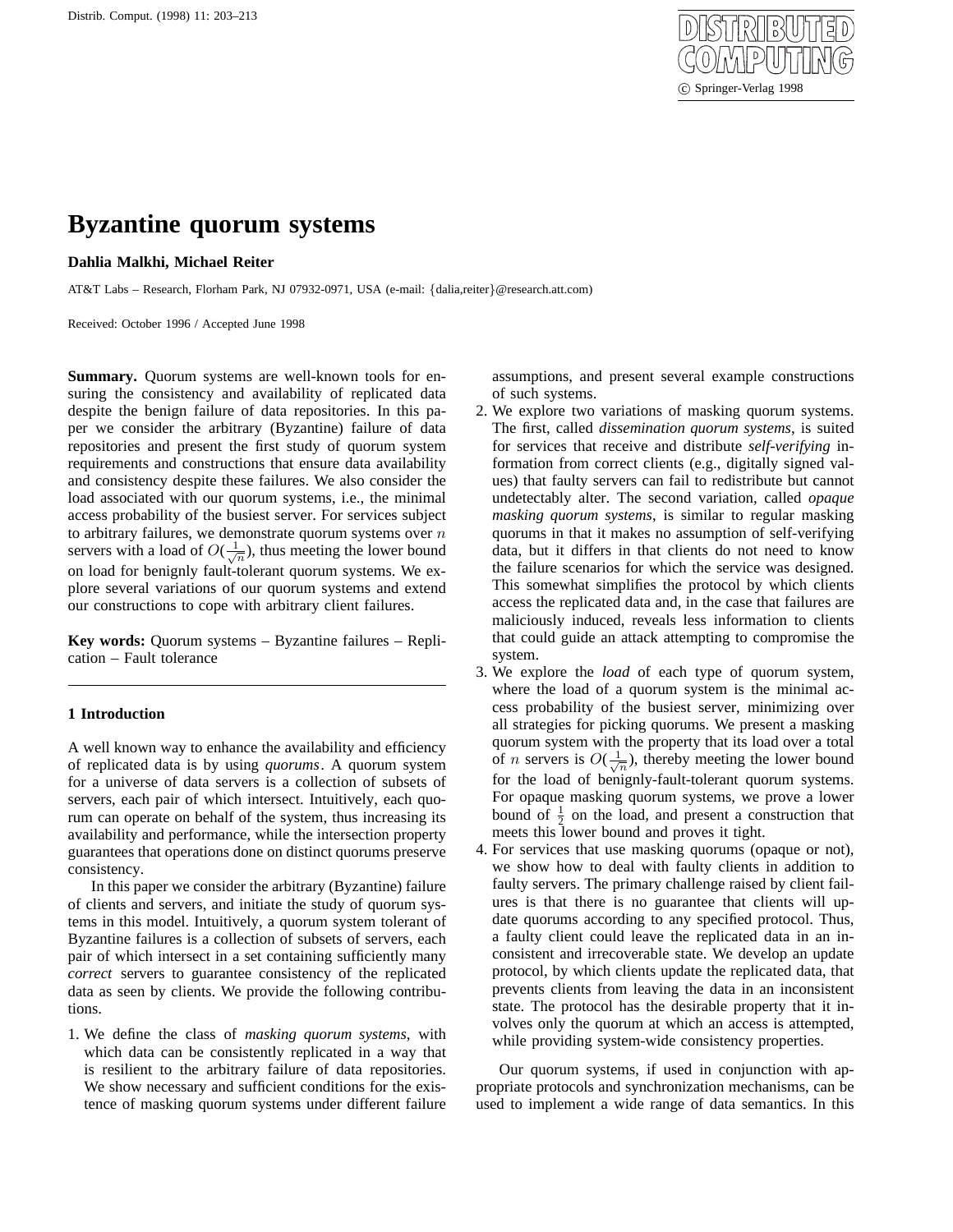paper, however, we choose to demonstrate a variable supporting read and write operations with relatively weak semantics, in order to maintain focus on our quorum constructions. These semantics imply a *safe* variable [20], which a set of correct clients can use to build other abstractions, e.g., atomic, multi-writer multi-reader registers [18, 20, 21], concurrent timestamp systems [10, 17], l-exclusion [2, 9], and atomic snapshot scan [1, 5].

Our quorum systems can be used for building other protocols in addition to shared read/write register emulation. For example, in an ongoing effort [25], we use Byzantine quorum systems in constructing a large-scale, survivable service supporting persistent data abstractions such as consensus objects [24], locks and files. In addition, in Sect. 6, we demonstrate how masking quorum systems can be used to guarantee consistency and completion of updates, even those executed by faulty clients.

The rest of this paper is structured as follows. We begin in Sect. 2 with a description of related work. In Sect. 3 we present our system model and definitions. We present quorum systems for the replication of arbitrary data subject to arbitrary server failures in Sect. 4, and in Sect. 5 we present two variations of these systems. We then detail an access protocol for replicated services that tolerate faulty clients in addition to faulty servers in Sect. 6. We conclude in Sect. 7.

#### **2 Related work**

Our work was influenced by the substantial body of literature on quorum systems for benign failures and applications that make use of them, e.g., [4, 7, 11–13, 15, 22, 31, 37]. In particular, our grid construction of Sect. 4 was influenced by grid-like constructions for benign failures (e.g., [7]), and we borrow our definition of *load* from [31].

Quorum systems have been previously employed in the implementation of security mechanisms. Naor and Wool [32] described methods to construct an access-control service using quorums. Their constructions use cryptographic techniques to ensure that out-of-date (but correct) servers cannot grant access to unauthorized users. Agrawal and El Abbadi [3] and Mukkamala [30] considered the confidentiality of replicated data despite the disclosure of the contents of a threshold of the (otherwise correct) repositories. Their constructions used quorums with increased intersection, combined with Rabin's dispersal scheme [33], to enhance the confidentiality and availability of the data despite some servers crashing or their contents being observed. Our work differs from all of the above by considering arbitrarily faulty servers, and accommodating failure scenarios beyond a simple threshold of servers.

Herlihy and Tygar [16] applied quorums with increased intersection to the problem of protecting the confidentiality and integrity of replicated data against a threshold of arbitrarily faulty servers. In their constructions, replicated data is stored encrypted under a key that is shared among the servers using a threshold secret-sharing scheme [35], and each client accesses a threshold number of servers to reconstruct the key prior to performing (encrypted) reads and writes. This construction exhibits one approach to make replicated data self-verifying via encryption, and thus the quorum system

they develop is a special case of our dissemination quorum systems, i.e., for a threshold of faulty servers.

Since the initial conference publication of this work [23], several works that build upon its contributions have appeared. A subsequent paper [27] is devoted to constructions of masking quorum systems for the special case of a threshold of faulty servers. Bazzi [6] explored a variation of our quorum systems for synchronous systems. Probabilistic constructions for dissemination and masking quorum systems are explored in [28] and [29], respectively. A practical effort for building a large-scale survivable data repository using Byzantine quorums is described in [24], and the construction of a survivable consensus object in this context is described in [25].

# **3 Preliminaries**

#### *3.1 System model*

We assume a *universe* U of servers,  $|U| = n$ , and an arbitrary number of clients that are distinct from the servers. A *quorum system*  $Q \subseteq 2^U$  is a non-empty set of subsets of U, every pair of which intersect. Each  $Q \in \mathcal{Q}$  is called a *quorum*.

Servers (and clients) that obey their specifications are *correct*. A *faulty* server, however, may deviate from its specification arbitrarily. A *fail-prone system*  $\mathscr{B} \subseteq 2^U$  is a nonempty set of subsets of  $U$ , none of which is contained in another, such that some  $B \in \mathcal{B}$  contains all the faulty servers. The fail-prone system represents an assumption characterizing the failure scenarios that can occur, and could express typical assumptions that up to a threshold of servers fail (e.g., the sets  $B_1, \ldots, B_k$  could be all sets of f servers), but it also generalizes to allow less uniform assumptions. For example, servers in physical proximity to each other or in the same administrative domain may exhibit correlated probabilities of being captured, or servers with identical hardware and software platforms may have correlated probabilities of electronic penetration. By exploiting such correlations (i.e., knowledge of the collection  $\mathscr{B}$ ), we can design quorum systems that more effectively mask faulty servers.

In the remainder of this section, and throughout Sects. 4 and 5, we assume that clients behave correctly. In Sect. 6 we will relax this assumption (and will be explicit when we do so).

We assume that any two processes (clients or servers) can communicate over a point-to-point channel. If both endpoints of the channel are correct, then this channel is both authenticated and reliable. That is, a correct process receives a message from another correct process if and only if the other correct process sent it. However, we do *not* assume known bounds on message transmission times; i.e., communication is asynchronous.

#### *3.2 Access protocol*

We consider a problem in which the clients perform read and write operations on a variable  $x$  that is replicated at each server in the universe  $U$ . A copy of the variable  $x$  is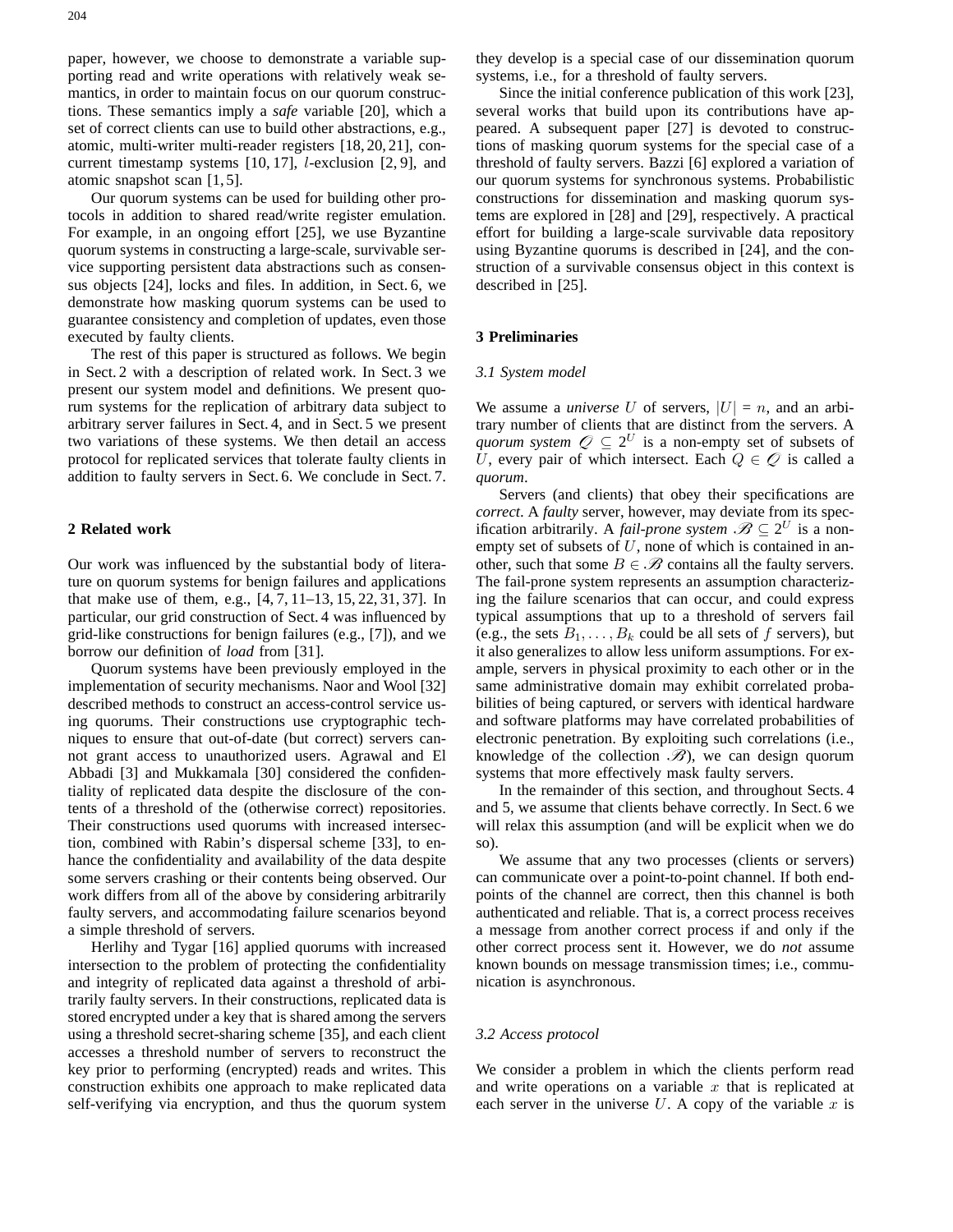stored at each server, along with a timestamp value  $t$ . Timestamps are assigned by a client to each replica of the variable when the client writes the replica. Our protocols require that different clients choose different timestamps, and thus each client  $c$  chooses its timestamps from some globally-known set  $T_c$  that does not intersect  $T_{c'}$  for any other client  $c'$ . The timestamps in  $T_c$  can be formed, e.g., as integers appended with the name of  $c$  in the low-order bits. The read and write operations are implemented as follows.

**Write.** For a client  $c$  to write the value  $v$ , it queries servers to obtain a set of timestamps  $A = \{ \langle t_u \rangle \}_{u \in Q}$  for some quorum Q; chooses a timestamp  $t \in T_c$  greater than the highest timestamp value in  $A$  and greater than any timestamp it has chosen in the past; and sends the update  $\langle v, t \rangle$  to servers until it has received an acknowledgement for this update from every server in some quorum  $Q'$ .

**Read.** For a client to read  $x$ , it queries servers to obtain a set of value/timestamp pairs  $A = \{\langle v_u, t_u \rangle\}_{u \in Q}$  for some quorum Q. The client then applies a deterministic function *Result*() to A to obtain the result *Result*(A) of the read operation.

In the case of a write operation, each server updates its local variable and timestamp to the received values  $\langle v, t \rangle$  only if  $t$  is greater than the timestamp currently associated with the variable. In any case, it returns an acknowledgement to the client.

Two points about this description deserve further discussion. First, the nature of the quorums  $Q$  and the function *Result*() are intentionally left unspecified; further clarification of these are the point of this paper. Second, read and write operations need to exchange messages with a full quorum of servers. For example, the read operation requires a client to obtain a set  $A$  containing value/timestamp pairs from *every* server in some quorum Q. This requirement stems from our lack of synchrony assumptions on the network: in general, the only way that a client can know that it has accessed every *correct* server in a quorum is to access every server in the quorum. Our framework guarantees the availability of a quorum at any moment, and thus by attempting the operation at multiple quorums, a client can eventually make progress. In some cases, the client can achieve progress by incrementally accessing servers until it obtains responses from a quorum of them.

In Sects. 4 and 5, we will argue the correctness of the above protocol—instantiated with quorums and a *Result*() function that we will define—according to the following semantics; a more formal treatment of these concepts can be found in [20]. We say that a read operation *begins* when the client initiates the operation and *ends* when the client determines the read result; an operation to write value  $v$ with timestamp t *begins* when the client initiates it and *ends* when all correct servers in some quorum have received the update  $\langle v, t \rangle$ . An operation *op*<sub>1</sub> *precedes* an operation *op*<sub>2</sub> if  $op_1$  ends before  $op_2$  begins (in real time). If  $op_1$  does not precede  $op_2$  and  $op_2$  does not precede  $op_1$ , then they are called *concurrent*. Given a set of operations, a *serialization* of those operations is a total ordering on them that extends the precedence ordering among them. Then, for the above protocol to be correct, we require that any read that is concurrent with no writes returns the last value written in some serialization of the preceding writes. This will immediately imply *safe* variable semantics [20].

#### *3.3 Load*

A measure of the inherent performance of a quorum system is its *load* [31], defined as follows: Given a quorum system *Q* , an *access strategy* w is a probability distribution on the elements of *Q*; i.e.,  $\sum_{Q \in \mathcal{Q}} w(Q) = 1$ .  $w(Q)$  is the probability that quorum  $Q$  will be chosen when the service is accessed. Load is then defined as follows:

**Definition 3.1** *Let a strategy* w *be given for a quorum system*  $Q = \{Q_1, \ldots, Q_m\}$  *over a universe U. For an element*  $u \in$ U, the load induced by w on *u* is  $l_w(u) = \sum_{Q_i \ni u} w(Q_i)$ . The *load induced by a strategy* w *on a quorum system Q is*

$$
L_w(\mathcal{Q}) = \max_{u \in U} \{l_w(u)\}.
$$

*The* system load *(or just* load*) on a quorum system Q is*

$$
L(\mathscr{Q}) = \min_{w} \{L_w(\mathscr{Q})\},\
$$

*where the minimum is taken over all strategies.*

We reiterate that the load is a best case definition. The load of the quorum system will be achieved only if an optimal access strategy is used, and only in the case that no failures occur. A strength of this definition is that load is a property of a quorum system, and not of the protocol using it. A comparison of the definition of load to other seemingly plausible definitions is given in [31].

#### **4 Masking quorum systems**

In this section we introduce *masking quorum systems*, which can be used to mask the arbitrarily faulty behavior of data repositories. To motivate our definition, suppose that the replicated variable x is written with quorum  $Q_1$ , and that subsequently x is read using quorum  $Q_2$ . If B is the set of arbitrarily faulty servers, then the following is obtained by reading from  $Q_2$ : the correct value for x is obtained from each server in  $(Q_1 \cap Q_2) \setminus B$  (see Fig. 1); out-of-date values are obtained from  $Q_2 \setminus (Q_1 \cup B)$ ; and arbitrary values are obtained from  $Q_2 \cap B$ . In order for the client to obtain the correct value, the client must be able to identify the most up-to-date value/timestamp pair as one returned by a set of servers that could not all be faulty. This yields requirement M-Consistency below. In addition, since communication is asynchronous and thus accurate failure detection is not possible, in order for a client to know it completes an operation with all the correct servers of some quorum, it must be able to obtain responses from a full quorum. Therefore, for availability we require that there be no set of faulty servers that intersects all quorums.

**Definition 4.1** *A quorum system Q is a* masking quorum system *for a fail-prone system B if the following properties are satisfied.*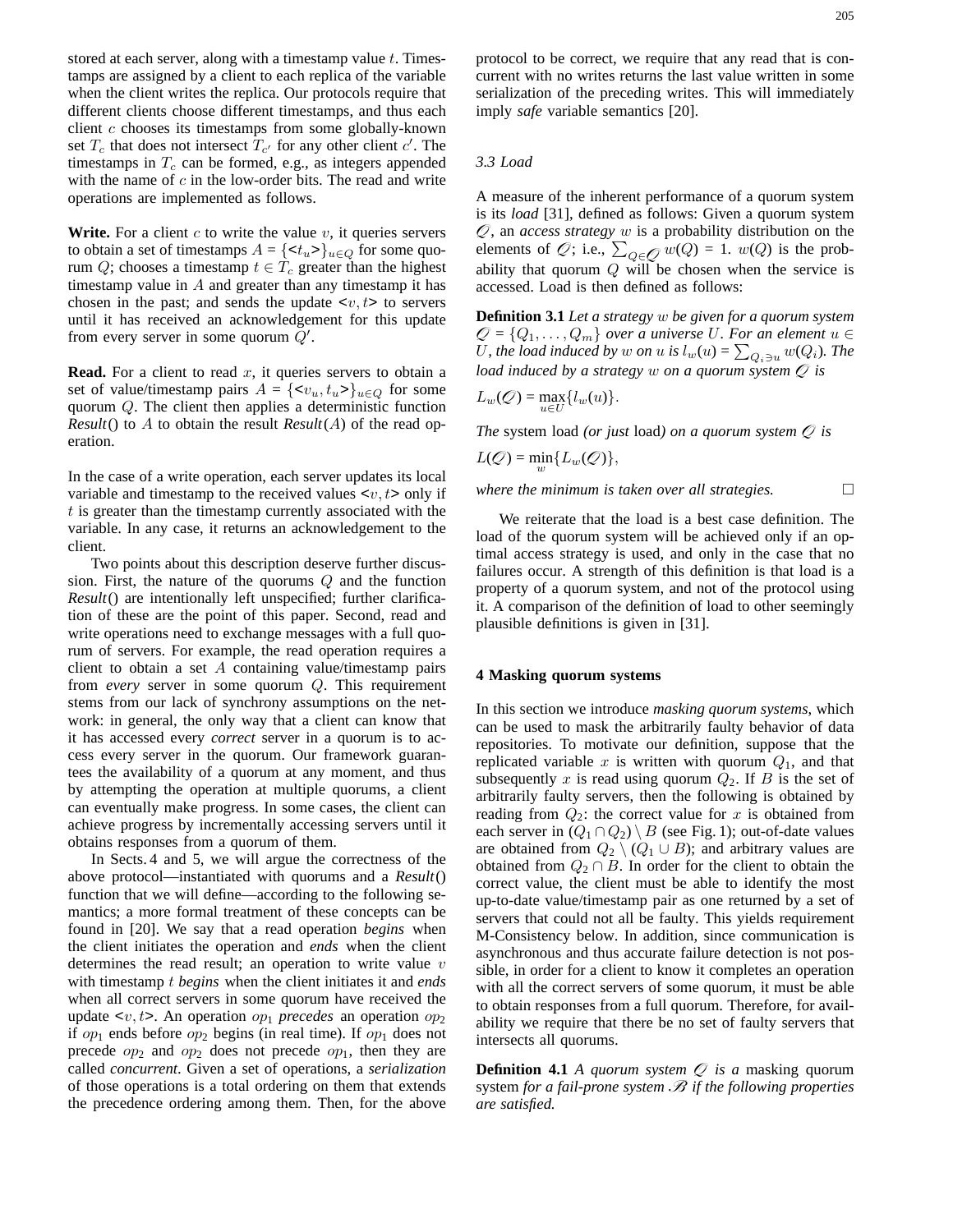



**Fig. 1.** Reading from a masking quorum  $Q_2$ 

**M-Consistency:** 
$$
\forall Q_1, Q_2 \in \mathcal{Q} \ \forall B_1, B_2 \in \mathcal{B}
$$
:  $(Q_1 \cap Q_2) \setminus B_1 \nsubseteq B_2$ 

**M-Availability**:  $\forall B \in \mathcal{B} \exists Q \in \mathcal{Q} : B \cap Q = \emptyset$ 

For example, in the case that at most  $f$  servers can fail, M-Consistency guarantees that every pair of quorums intersect in at least  $2f + 1$  elements, and thus in  $f + 1$  correct ones. If a read operation accepts only a value returned by at least  $f + 1$  servers, then any accepted value was returned by at least one correct server.

More generally, the masking quorum system requirements enable a client to obtain the correct answer from the service despite the Byzantine failure of any fail-prone set. The write operation is implemented as described in Sect. 3. To obtain the correct value of  $x$  from a read operation, the client reads a set of value/timestamp pairs from a quorum Q, discards values that are returned from any  $B' \in \mathcal{B}$  or subsets thereof, and chooses among the remaining values the one with the highest timestamp. This guarantees correctness of the returned value/timestamp pair, which was received from some set  $B^+ \subseteq Q$  of servers, where  $B^+$  is not contained in any  $B' \in \mathcal{B}$  and therefore must contain at least one correct server. Furthermore, it is easy to see that if the most recent write has completed in quorum  $Q'$ , then all of the servers in  $Q \cap Q' \setminus B$  will return this most up-to-date value, and since by definition  $Q \cap Q' \setminus B$  is not contained in any  $B' \in \mathcal{B}$ , this value will be returned by the read operation. The read operation is thus as follows:

**Read.** For a client to read a variable  $x$ , it queries servers to obtain a set of value/timestamp pairs  $A = \{ \langle v_u, t_u \rangle \}_{u \in Q}$ for some quorum Q. The client computes the set

$$
A' = \{ \langle v, t \rangle : \exists B^+ \subseteq Q \mid \forall B \in \mathcal{B} \mid B^+ \nsubseteq B \} \wedge \forall u \in B^+ \ [v_u = v \wedge t_u = t] \ ] \}.
$$

The client then chooses the pair  $\langle v, t \rangle$  in A' with the highest timestamp, and chooses  $v$  as the result of the read operation; if  $A'$  is empty, the client returns  $\perp$  (a null value, which indicates that the read failed).

**Lemma 4.2** *A read operation that is concurrent with no write operations returns the value written by the last preceding write operation in some serialization of all preceding write operations.*

*Proof.* Let W denote the set of write operations preceding the read. The read operation will return the value written in the write operation in  $W$  with the highest timestamp, since, by the construction of masking quorum systems, this value/timestamp pair will appear in  $A'$  and will have the highest timestamp in  $A'$  (any pair with a higher timestamp will be returned only by servers in some  $B \in \mathcal{B}$ ). So, it suffices to argue that there is a serialization of the writes in  $W$ in which this write operation appears last, or in other words, that this write operation precedes no other write operation in  $W$ . This is immediate, however, as if it did precede another write operation in  $W$ , that write operation would have a higher timestamp.  $\square$ 

This lemma implies that the protocol above implements a *multi-writer multi-reader safe* variable [20]. A failure value  $( \perp)$  may be returned when some write overlaps a read operation. From safe variables multi-writer multi-reader atomic variables can be built using well-known constructions [18, 20, 21].

A necessary and sufficient condition for the existence of a masking quorum system (and a construction for one, if it exists) for any given fail-prone system  $\mathscr B$  is given in the following theorem:

**Theorem 4.3** *Let B be a fail-prone system for a universe* U*. Then there exists a masking quorum system for B iff*  $Q = \{U \setminus B : B \in \mathcal{B}\}\$ is a masking quorum system for  $\mathcal{B}$ .

*Proof.* Obviously, if *Q* is a masking quorum system for *B*, then one exists. To show the converse, assume that  $\mathcal Q$  is not a masking quorum. Since M-Availability holds in *Q* by construction, there exist  $Q_1, Q_2 \in \mathcal{Q}$  and  $B', B'' \in \mathcal{B}$ , such that  $(Q_1 \cap Q_2) \backslash B' \subseteq B''$ . Let  $B_1 = U \backslash Q_1$  and  $B_2 = U \backslash Q_2$ . By the construction of  $\mathcal{Q}$ , we know that  $B_1, B_2 \in \mathcal{B}$ . By M-Availability, any masking quorum system for *B* must contain quorums  $Q'_1 \subseteq Q_1$ ,  $Q'_2 \subseteq Q_2$ . However, for any such  $Q'_1, Q'_2$ , it is the case that  $(Q'_1 \cap Q'_2) \setminus B' \subseteq (Q_1 \cap Q_2) \setminus B' \subseteq$  $B''$ , violating M-Consistency. Therefore, there does not exist a masking quorum system for *B* under the assumption that  $Q$  is not a masking quorum system for  $\mathscr{B}$ .  $\square$ 

**Corollary 4.4** *Let B be a fail-prone system for a universe* U*. Then there exists a masking quorum system for B iff for all*  $B_1, B_2, B_3, B_4 \in \mathcal{B}, U \nsubseteq B_1 \cup B_2 \cup B_3 \cup B_4$ *. In particular, suppose that*  $\mathcal{B} = \{B \subseteq U : |B| = f\}$ *. Then, there exists a masking quorum system for*  $\mathcal{B}$  *iff*  $n > 4$  *f*.

*Proof.* By Theorem 4.3, there is a masking quorum for *B* iff  $Q = \{U \setminus B : B \in \mathcal{B}\}\$ is a masking quorum for  $\mathcal{B}$ . By construction, *Q* is a masking quorum iff M-Consistency holds for  $Q$ , i.e., iff for all  $B_1, B_2, B_3, B_4 \in \mathcal{B}$ :

$$
((U \setminus B_1) \cap (U \setminus B_2)) \setminus B_3 \nsubseteq B_4
$$
  
\n
$$
\iff U \setminus (B_1 \cup B_2) \nsubseteq B_3 \cup B_4
$$
  
\n
$$
\iff U \nsubseteq B_1 \cup B_2 \cup B_3 \cup B_4.
$$

The existence criterion for masking quorum systems identified by Theorem 4.3 characterizes all possible masking systems for the fail-prone system *B*. In particular, the system *Q* in Theorem 4.3 is *dominated* (in the sense of [12])

 $\Box$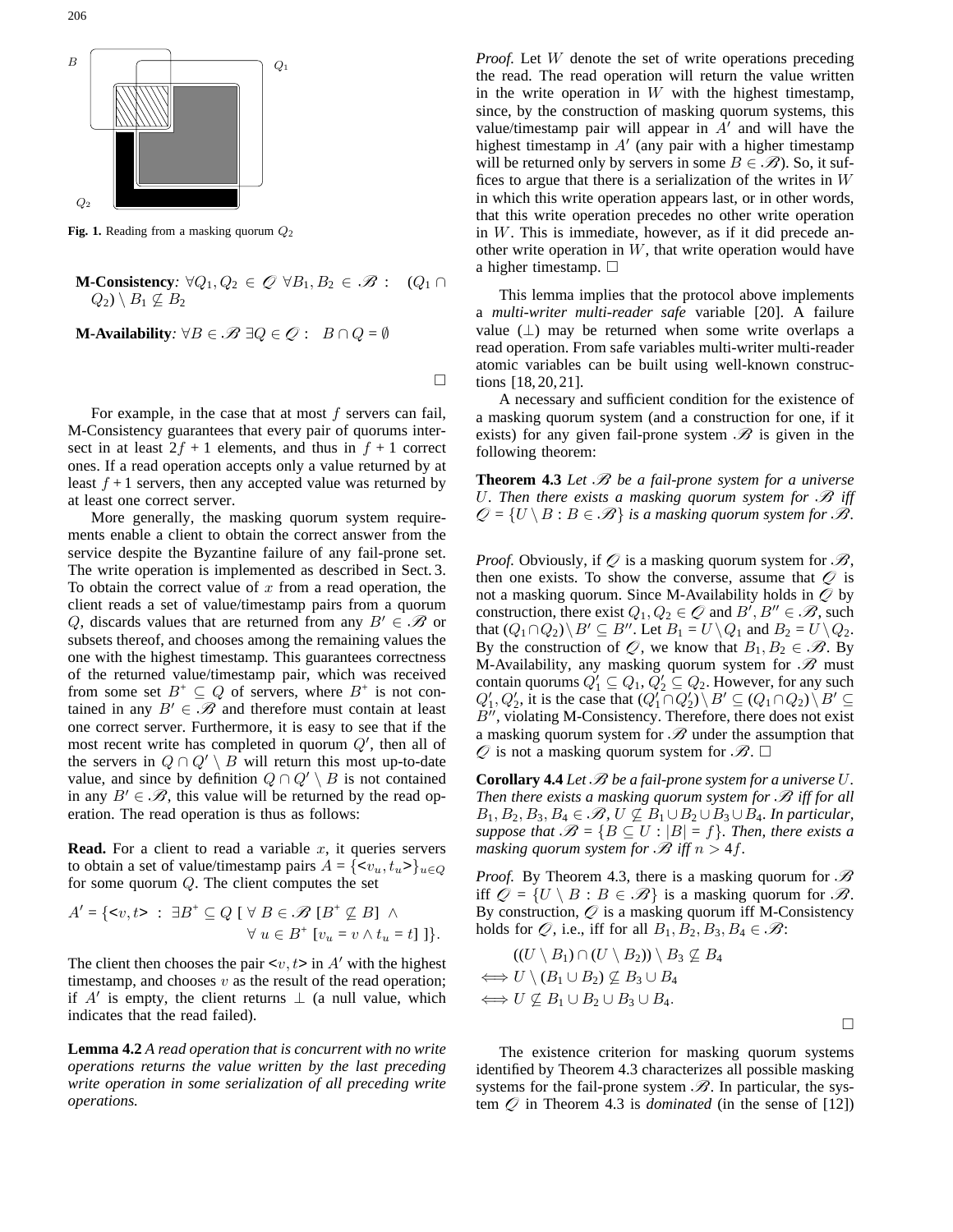by any other masking quorum system  $Q'$  for  $\mathcal{B}$ , in that for every  $Q \in \mathcal{Q}$  there must exist  $Q' \in \mathcal{Q}'$  such that  $Q' \subseteq Q$ . While this provides a characterization of masking quorum systems for any fail-prone system  $\mathcal{B}$ , it does not help in constructing ones to meet any specific requirements. Garcia-Molina and Barbara [12] present techniques for enumerating a certain class of (non-Byzantine) quorum systems. Their methods are not directly applicable for enumerating masking quorum systems, and we leave as an open research topic the question of efficiently mechanizing masking quorum generation. A separate paper [27] provides constructions that are optimal in load and various availability measures for any threshold failure assumption up to the maximum of  $n/4$ .

The following theorem was proved in [31] for benignfailure quorum systems, and holds a fortiori for masking quorums (as a result of M-Consistency). Let  $c(Q)$  denote the size of the smallest quorum of *Q* .

**Theorem 4.5** *[31] If Q is a quorum system over a universe of n elements, then*  $L(Q) \ge \max\{\frac{1}{c(Q)}, \frac{c(Q)}{n}\}$ , and thus,  $L(\mathcal{Q}) \geq \frac{1}{\sqrt{n}}.$ 

Below we give several examples of masking quorum systems and describe their properties.

**Example 4.6** (*f-masking*) Suppose that  $\mathcal{B} = \{B \subseteq U :$  $|B| = f$ ,  $n > 4f$ . Note that this corresponds to the usual threshold assumption that up to  $f$  servers may fail. Then, the quorum system  $Q = \{Q \subseteq U : |Q| = \lceil \frac{n+2f+1}{2} \rceil \}$  is a masking quorum system for *B*. M-Consistency is satisfied because any  $Q_1, Q_2 \in \mathcal{Q}$  will intersect in at least  $2f + 1$ elements. M-Availability holds because  $\lceil \frac{n+2f+1}{2} \rceil \leq n-f$ . A strategy that assigns equal probability to each quorum induces a load of  $\frac{1}{n} \left[ \frac{n+2f+1}{2} \right]$  on the system. By Theorem 4.5, this load is in fact the load of the system.  $\Box$ 

The following example is interesting since its load decreases as a function of  $n$ , and since it demonstrates a method for ensuring system-wide consistency in the face of Byzantine failures while requiring the involvement of fewer than a majority of the correct servers. These advantages are dramatic when  $n$  is sufficiently large, e.g., hundreds of servers.

**Example 4.7** (*Grid quorums*) Suppose that the universe of servers is of size  $n = k^2$  for some integer k and that  $\mathcal{B} =$  ${B \subseteq U : |B| = f}, 3f + 1 \leq \sqrt{n}$ . Arrange the universe into a  $\sqrt{n} \times \sqrt{n}$  grid, as shown in Fig. 2. Denote the rows and columns of the grid by  $R_i$  and  $C_i$ , respectively, where  $1 \leq i \leq \sqrt{n}$ . Then, the quorum system

$$
\mathcal{Q} = \left\{ C_j \cup \bigcup_{i \in I} R_i : I, \{j\} \subseteq \{1 \dots \sqrt{n}\}, |I| = 2f + 1 \right\}
$$

is a masking quorum system for *B*. M-Consistency holds since every pair of quorums intersect in at least  $2f + 1$  elements (the column of one quorum intersects the  $2f + 1$  rows of the other), and M-Availability holds since for any choice of f faulty elements in the grid,  $2f+1$  full rows and a column remain available. A strategy that assigns equal probability to each quorum induces a load of  $\frac{(2f+2)\sqrt{n}-(2f+1)}{n}$ , and again by Theorem 4.5, this is the load of the system.  $\Box$ 

Note that by choosing  $\mathscr{B} = \{\emptyset\}$  (i.e.,  $f = 0$ ) in the example above, the resulting construction has a load of  $O(\frac{1}{\sqrt{n}})$ , which asymptotically meets the bounds given in Theorem 4.5. In general, however, this construction yields a load of  $O(\frac{f}{\sqrt{n}})$ , which is not optimal: Malkhi et al. [27] show a lower bound of  $\sqrt{\frac{2f+1}{n}}$  on the load of any masking quorum system for  $\mathcal{B} = \{B \subseteq U : |B| = f\}$ , and provide a construction whose load matches that bound.



**Fig. 2.** Grid construction,  $k \times k = n$ ,  $f = 1$  (one quorum shaded)

**Example 4.8** (*Partition*) Suppose that  $\mathcal{B} = \{B_1, \ldots, B_m\}$ ,  $m > 4$ , is a partition of U where  $B_i \neq \emptyset$  for all i,  $1 \leq$  $i \leq m$ . This choice of  $\mathscr B$  could arise, for example, in a wide area network composed of multiple local clusters, each consisting of some  $B_i$ , and expresses the assumption that at any time, at most one cluster is faulty. Then, any collection of nonempty sets  $\hat{B}_i \subseteq B_i$ ,  $1 \leq i \leq m$ , can be thought of as 'super-elements' in a universe of size m, with a threshold assumption  $f = 1$  (see Fig. 3). Therefore, the following is a masking quorum system for *B*:

$$
\mathcal{Q} = \left\{ \bigcup_{i \in I} \hat{B}_i : I \subseteq \{1, \dots, m\}, |I| = \lceil \frac{m+3}{2} \rceil \right\}
$$

M-Consistency is satisfied because the intersection of any two quorums contains elements from at least three sets in *B*. M-Availability holds since there is no  $B \in \mathscr{B}$  that intersects all quorums. A strategy that assigns equal probability to each quorum induces a load of  $\frac{1}{m} \left\lceil \frac{m+3}{2} \right\rceil$  on the system regardless of the size of each  $\hat{B}_i$ , and again Theorem 4.5 implies that this is the load of the system.

If  $m = k^2$  for some k, then a more efficient construction can be achieved by forming the grid construction from Example 4.7 on the 'super elements'  $\{\hat{B}_i\}$ , achieving a load of  $\frac{4\sqrt{m}-3}{m}$ . □

### **5 Variations**

#### *5.1 Dissemination quorum systems*

As a special case of services that can employ quorums in a Byzantine environment, we now consider applications in which the service is a repository for self-verifying information, i.e., information that only clients can create and to which clients can detect any attempted modification by a faulty server. A natural example is a database of *public key*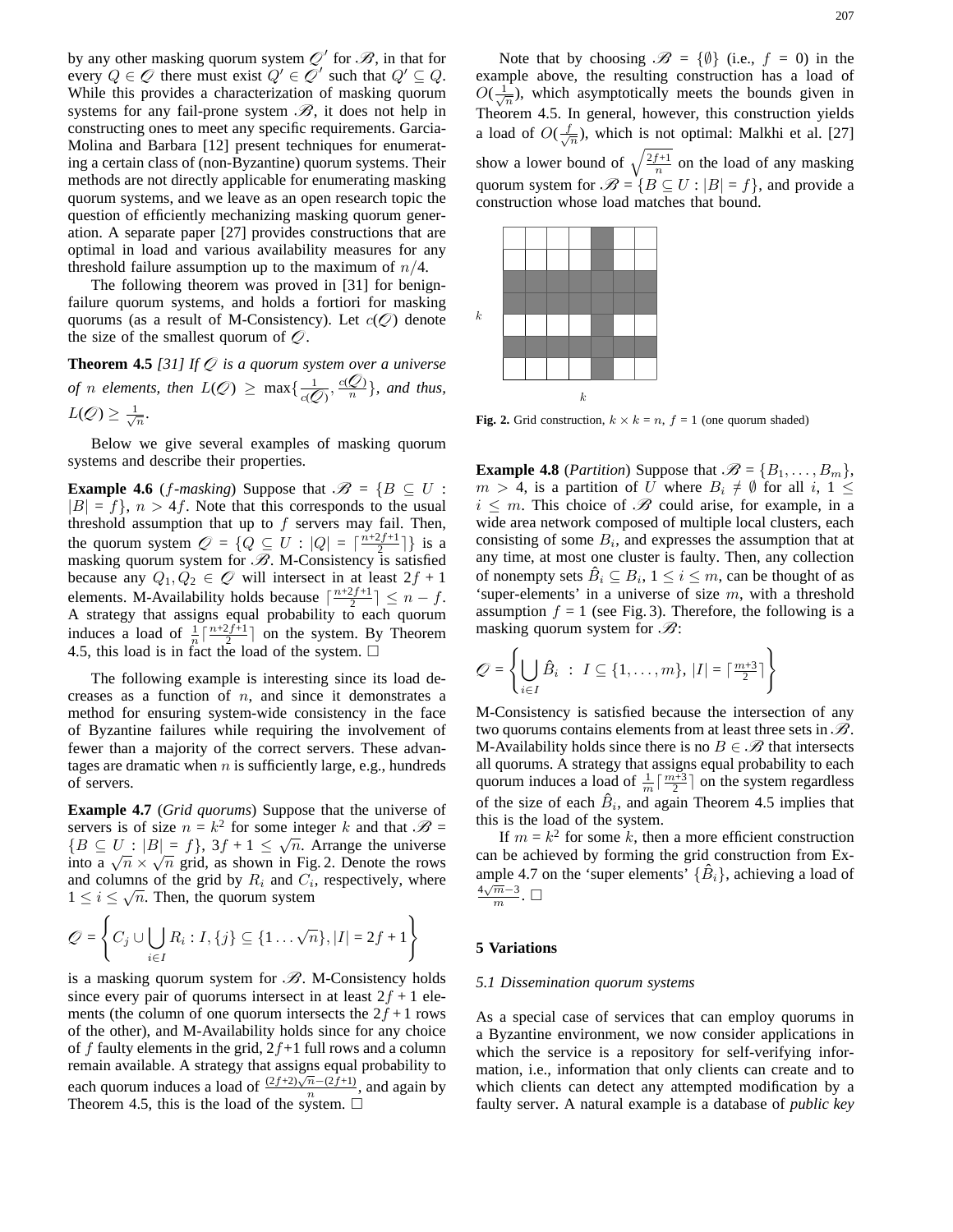

*certificates* as found in many public key distribution systems (e.g., [8, 19, 36]). In its simplest form, a public key certificate is a structure containing a name for a user and a public key, and represents the assertion that the indicated public key can be used to authenticate messages from the indicated user. This structure is digitally signed (e.g., [34]) by a *certification authority* so that anyone with the public key of this authority can verify this assertion and, providing it trusts the authority, use the indicated public key to authenticate the indicated user. Due to this signature, it is not possible for a faulty server to undetectably modify a certificate it stores. However, a faulty server *can* undetectably suppress a change from propagating to clients, simply by ignoring an update from a certification authority. This could have the effect, e.g., of suppressing the revocation of a key that has been compromised.

As can be expected, the use of digital signatures to verify data decreases the cost of accessing replicated data. To support such a service, we employ a *dissemination quorum system*, which has weaker requirements than masking quorums, but which nevertheless ensures that in applications like those above, self-verifying writes will be propagated to all subsequent read operations despite the arbitrary failure of some servers. To achieve this, it suffices for the intersection of every two quorums to not be contained in any set of potentially faulty servers (so that a written value can propagate to a read). This leads to requirement D-Consistency below. And, supposing that operations are required to continue in the face of failures, then due to the lack of accurate failure detection, there should be quorums that a faulty set cannot disable; this yields requirement D-Availability below.

**Definition 5.1** *A quorum system Q is a* dissemination quorum system *for a fail-prone system B if the following properties are satisfied.*

**D-Consistency***:* ∀ $Q_1, Q_2 \in \mathcal{Q}$  ∀ $B \in \mathcal{B}$  :  $Q_1 \cap Q_2 \nsubseteq B$ 

**D-Availability***:*  $\forall B \in \mathcal{B} \exists Q \in \mathcal{Q}$  :  $B \cap Q = \emptyset$ 

 $\Box$ 

A dissemination quorum system will suffice for propagating self-verifying information as in the application described above. The write operation is implemented as described in Sect. 3, and the read operation becomes:

**Read.** For a client to read a variable  $x$ , it queries servers to obtain a set of value/timestamp pairs  $A = \{ \langle v_u, t_u \rangle \}_{u \in Q}$ for some quorum Q. The client then discards those pairs that are not verifiable (e.g., using an appropriate digital signature verification algorithm) and chooses from the remaining pairs the pair  $\langle v, t \rangle$  with the largest timestamp. v is the result of the read operation.

It is important to note that timestamps must be included as part of the self-verifying information, so they cannot be undetectably altered by faulty servers. In the case of the application described above, existing standards for public key certificates (e.g., [8]) already require a real-time timestamp in the certificate.

The following lemma states correctness of the above protocol using dissemination quorum systems. The proof is almost identical to that for masking quorum systems.

**Lemma 5.2** *A read operation that is concurrent with no write operations returns the value written by the last preceding write operation in some serialization of all preceding write operations.*

Due to the assumption of self-verifying data, we can also prove in this case the following property.

**Lemma 5.3** *A read operation that is concurrent with one or more write operations returns either the value written by the last preceding write operation in some serialization of all preceding write operations, or any of the values being written in the concurrent write operations.*

The above lemmata imply that the protocol above implements a *regular* variable [20]. Theorems analogous to the ones given for masking quorum systems above are easily derived for dissemination quorums. Below, we list these results without proof.

**Theorem 5.4** *Let B be a fail-prone system for a universe* U*. Then there exists a dissemination quorum system for B iff*  $Q = \{U \setminus B : B \in \mathcal{B}\}\$  *is a dissemination quorum system for B.*

**Corollary 5.5** *Let B be a fail-prone system for a universe* U*. Then there exists a dissemination quorum system for B iff for all*  $B_1, B_2, B_3 \in \mathcal{B}$ ,  $U \nsubseteq B_1 \cup B_2 \cup B_3$ *. In particular, suppose that*  $\mathcal{B} = \{B \subseteq U : |B| = f\}$ *. Then, there exists a dissemination quorum system for*  $\mathcal{B}$  *iff*  $n > 3f$ *.* 

Below, we provide several example constructions of dissemination quorum systems.

**Example 5.6** (*f-dissemination*) Suppose that  $\mathcal{B} = \{B \subseteq$  $U : |B| = f$ ,  $n > 3f$ . Note that this corresponds to the usual threshold assumption that up to  $f$  servers may fail. Then, the quorum system  $Q = \{Q \subseteq U : |Q| = \lceil \frac{n+f+1}{2} \rceil \}$  is a dissemination quorum system for  $\mathscr{B}$  with load  $\frac{1}{n} \lceil \frac{n+f+1}{2} \rceil$ .  $\Box$ 

**Example 5.7** (*Grid*) Let the universe be arranged in a grid as in Example 4.8 above, and let  $\mathcal{B} = \{B \subseteq U : |B| = f\},\$  $2f + 1 \leq \sqrt{n}$ . Then, the quorum system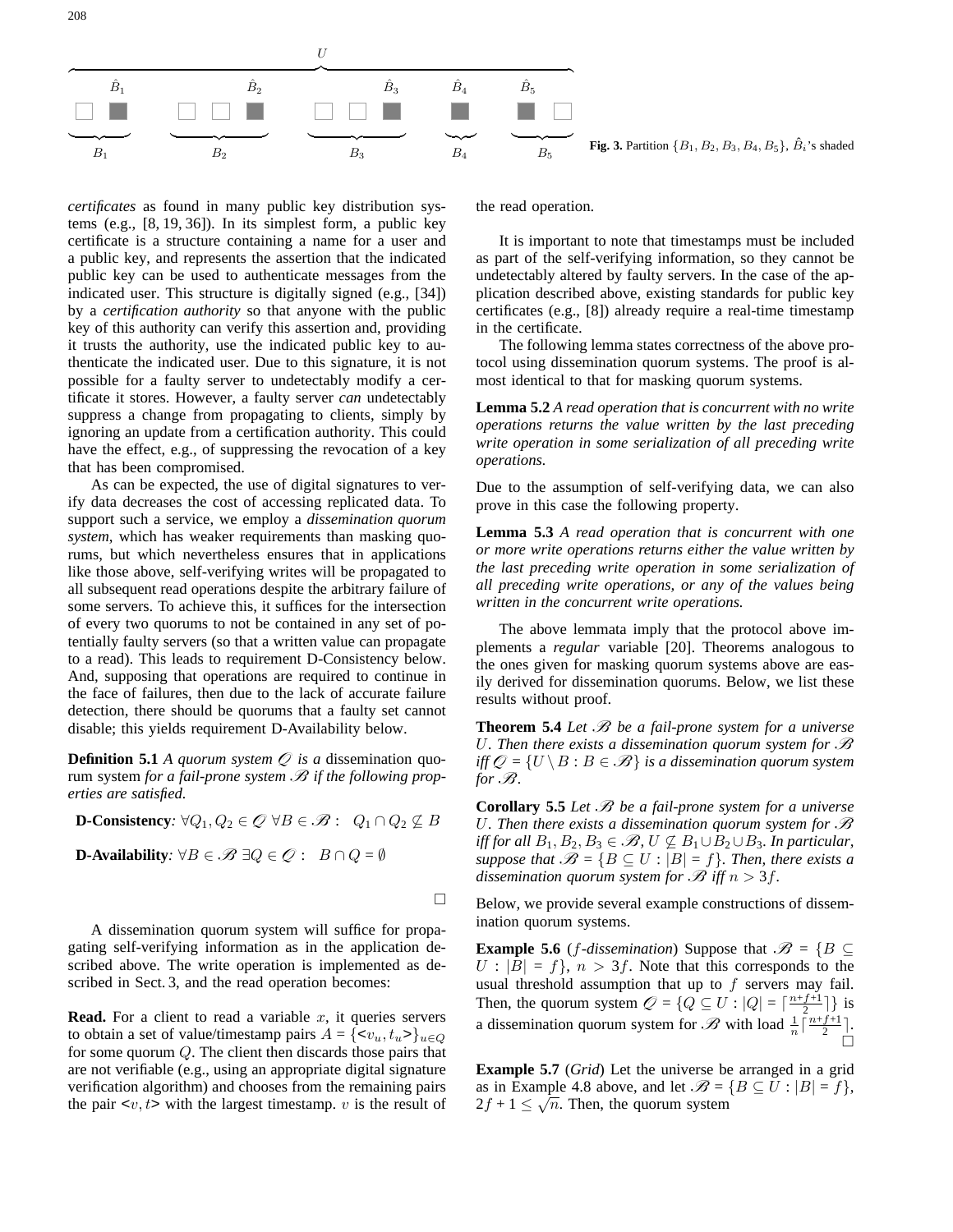$$
\mathcal{Q} = \left\{ C_j \cup \bigcup_{i \in I} R_i : I, \{j\} \subseteq \{1 \dots \sqrt{n}\}, |I| = f + 1 \right\}
$$

is a dissemination quorum system for *B*. The load of this system is  $\frac{(f+2)\sqrt{n}-(f+1)}{n}$ .  $\Box$ 

**Example 5.8** (*Partition*) Suppose that  $\mathcal{B} = \{B_1, \ldots, B_m\}$ ,  $m > 3$ , is a partition of U as in Fig. 3. For any collection of nonempty sets  $\hat{B}_i \subseteq B_i$ ,  $1 \leq i \leq m$ , the fdissemination construction of Example 5.6 on the 'superelements'  $B_i \subseteq B_i$  (as in Example 4.8) yields a dissemination quorum system with a load of  $\frac{1}{m} \left[ \frac{m+2}{2} \right]$ . If  $m = k^2$ for some  $k$ , the Grid construction of Example 5.7 achieves a load of  $\frac{3\sqrt{m}-2}{m}$ .  $\Box$ 

#### *5.2 Opaque masking quorum systems*

Masking quorums impose a requirement that clients know the fail-prone system  $\mathscr{B}$ , while there may be reasons that clients should not be required to know this. First, it somewhat complicates the client's read protocol, in particular, when no concise description of  $\mathscr B$  exists. Second, by revealing the failure scenarios for which the system was designed, the system also reveals the failure scenarios to which it is vulnerable, which could be exploited by an attacker to guide an active attack against the system. By not revealing the failprone system to clients, and indeed giving each client only a small fraction of the possible quorums, the system can somewhat obscure (though perhaps not secure in any formal sense) the failure scenarios to which it is vulnerable, especially in the absence of client collusion.

In this section we describe one way to modify the masking quorum definition of Sect. 4 to be *opaque*, i.e., to eliminate the need for clients to know *B*. In the absence of the client knowing  $\mathscr{B}$ , the only method of which we are aware for the client to reduce a set of replies from servers to a single reply from the service is via *voting*, i.e., choosing the reply that occurs most often. In order for this reply to be the correct one, however, we must strengthen the requirements on our quorum systems. Specifically, suppose that the variable x is written with quorum  $Q_1$ , and that subsequently x is read with quorum  $Q_2$ . If B is the set of arbitrarily faulty servers, then  $(Q_1 \cap Q_2) \setminus B$  is the set of correct servers that possess the latest value for  $x$  (see Fig. 4). In order for the client to obtain this value by vote, this set must be larger than the set of faulty servers that are allowed to respond, i.e.,  $Q_2 \cap B$ . Moreover, since these faulty servers can "team up" with the out-of-date but correct servers in an effort to suppress the write operation, the number of correct, up-to-date servers that reply must be no less than the number of faulty or out-of-date servers that can reply, i.e.,  $(Q_2 \cap B) \cup (Q_2 \setminus Q_1)$ . Finally, to effectively mask failures by any  $B \in \mathcal{B}$  in an asynchronous environment, we add the availability requirement (O-Availability).

**Definition 5.9** *A quorum system Q is an* opaque masking quorum system *for a fail-prone system B if the following properties are satisfied.*

**O-Consistency1***:*  $\forall Q_1, Q_2 \in \mathcal{Q} \ \forall B \in \mathcal{B}$  :  $|(Q_1 \cap Q_2) \setminus$  $B|\geq |(Q_2\cap B)\cup (Q_2\setminus Q_1)|$ 



**Fig. 4.** O-Consistency1 and O-Consistency2

**O-Consistency2***:*  $\forall Q_1, Q_2 \in \mathcal{Q} \ \forall B \in \mathcal{B}$  :  $|(Q_1 \cap Q_2) \setminus$  $|B|>|Q_2 \cap B|$ **O-Availability**:  $\forall B \in \mathcal{B} \exists Q \in \mathcal{Q} : B \cap Q = \emptyset$ 

 $\Box$ 

Note that O-Consistency1 admits the possibility of equality in size between  $(Q_1 \cap Q_2) \setminus B$  and  $(Q_2 \cap B) \cup (Q_2 \setminus Q_1)$ . Equality is sufficient since, in the case that the faulty servers "team up" with the correct but out-of-date servers in  $Q_2$ , the value returned from  $(Q_1 \cap Q_2) \setminus B$  will have a higher timestamp than that returned by  $(Q_2 \cap B) \cup (Q_2 \setminus Q_1)$ . Therefore, in the case of a tie, a reader can choose the value with the higher timestamp. It is interesting to note that a strong inequality in O-Consistency1 would permit a correct implementation of a single-reader singer-writer safe variable that does not use timestamps (by taking the majority value in a read operation).

It is not difficult to verify that an opaque masking quorum system enables a client to obtain the correct answer from the service. The write operation is implemented as described in Sect. 3, and the read operation becomes:

**Read.** For a client to read a variable  $x$ , it queries servers to obtain a set of value/timestamp pairs  $A = \{ \langle v_u, t_u \rangle \}_{u \in Q}$ for some quorum Q. The client chooses the pair  $\langle v, t \rangle$  that appears most often in A, and if there are multiple such pairs, the one with the highest timestamp. The value  $v$  is the result of the read operation.

Opaque masking quorum systems, combined with the access protocol described previously, provide the same semantics as regular masking quorum systems. The proof is almost identical to that for regular masking quorums.

**Lemma 5.10** *A read operation that is concurrent with no write operations returns the value written by the last preceding write operation in some serialization of all preceding write operations.*

Below we give several examples of opaque masking quorum systems (or just "opaque quorum systems") and describe their properties.

**Example 5.11** (*f-opaque*) Suppose that  $\mathcal{B} = \{B \subseteq U :$  $|B| = f$  where  $n \geq 5f$  and  $f > 0$ . Then, the quorum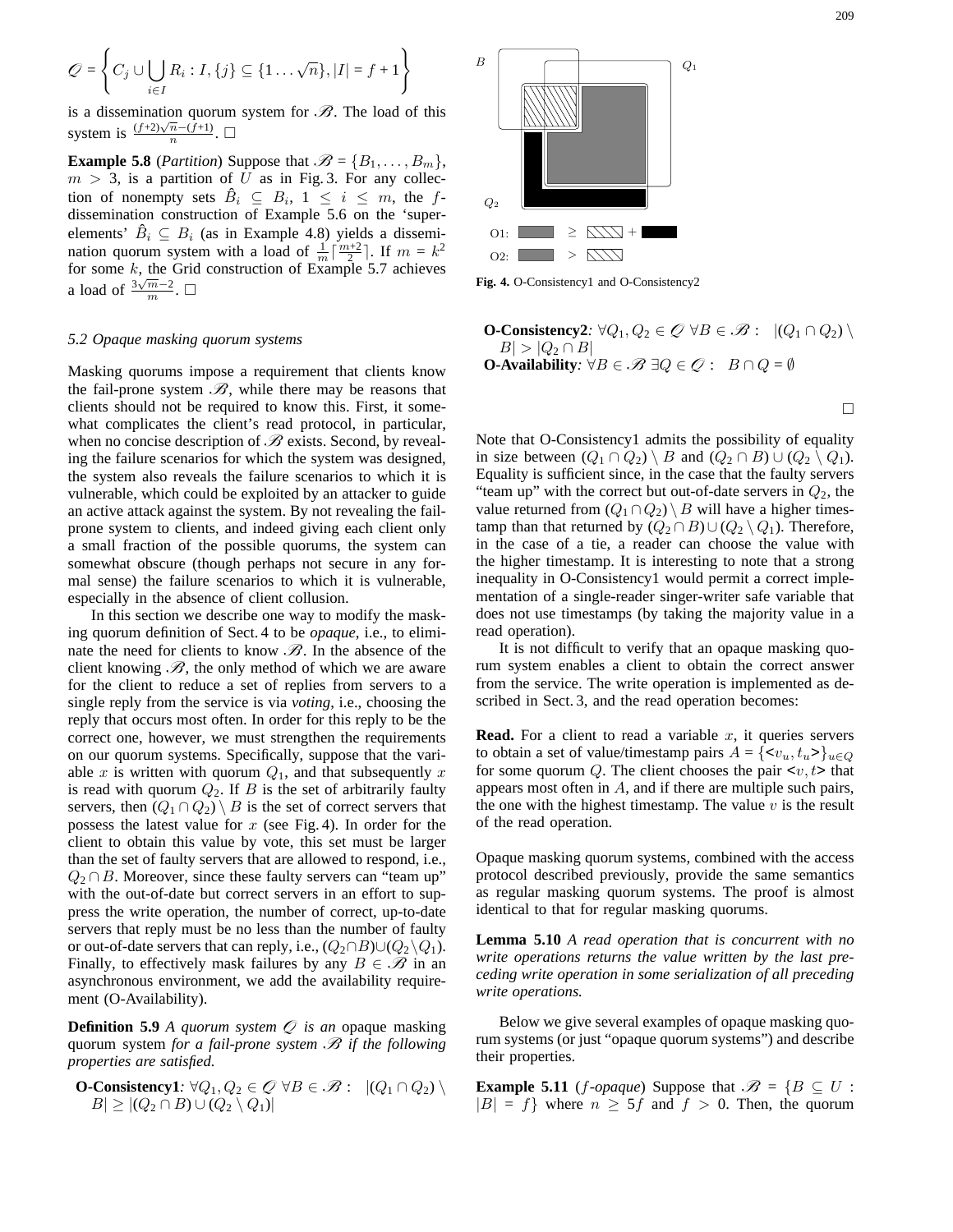system  $Q = \{Q \subseteq U : |Q| = \lceil \frac{2n+2f}{3} \rceil \}$  is an opaque quorum system for  $\mathscr{B}$ , whose load is  $\frac{1}{n} \left[ \frac{2n+2f}{3} \right]$ .  $\Box$ 

The next theorem proves a resilience bound for opaque quorum systems.

**Theorem 5.12** *Suppose that*  $\mathcal{B} = \{B \subseteq U : |B| = f\}$ *. There exists an opaque quorum system for*  $\mathcal{B}$  *iff*  $n \geq 5f$ .

*Proof.* That  $n \geq 5f$  is sufficient is already demonstrated in Example 5.11 above. Now suppose that *Q* is an opaque quorum system for *B*. Fix any  $Q_1 \in \mathcal{Q}$  such that  $|Q_1| \leq$  $n - f$  ( $Q_1$  exists by O-Availability); note that  $|Q_1| > f$ by O-Consistency2. Choose  $B_1 \subseteq Q_1$ ,  $|B_1| = f$ , and some  $Q_2 \in \mathcal{Q}$  such that  $Q_2 \subseteq U \backslash B_1$  ( $Q_2$  exists by O-Availability). Then  $|Q_1 \cap Q_2| \le n - 2f$ . By O-Consistency2,  $|Q_1 \cap Q_2| \ge f$ , and therefore there is some  $B_2 \in \mathcal{B}$  such that  $B_2 \subseteq Q_1 \cap Q_2$ . Then

$$
n-3f \ge |Q_2 \cap Q_1| - |B_2|
$$
  
= |(Q\_2 \cap Q\_1) \setminus B\_2|  

$$
\ge |(Q_1 \setminus Q_2) \cup (Q_1 \cap B_2)|
$$
  
= |Q\_1 \setminus Q\_2| + |B\_2|  

$$
\ge |B_1| + |B_2|
$$
  
= 2f

Where (1) holds by O-Consistency1. Therefore, we have  $n \geq 5f.$ 

**Example 5.13** (*Partition*) Suppose that  $\mathcal{B} = \{B_1, \ldots, B_{3k}\},\$  $k > 1$ , is a partition of U where  $B_i \neq \emptyset$  for all  $i, 1 \leq i \leq 3k$ . Choose any collection of sets  $\hat{B}_i \subseteq B_i$ ,  $1 \leq i \leq 3k$ , such that  $|\hat{B}_i| = c$  for a fixed constant  $c > 0$ . Then, the f-opaque construction of Example 5.11 on the 'super-elements'  $\{\hat{B}_i\}$ (as in Example 4.8), with universe size  $3k$  and a threshold assumption  $f = 1$ , yields an opaque quorum system with load  $\frac{2k+1}{3k}$ .  $\Box$ 

Unlike the case for regular masking quorum systems, an open problem is to find a technique for testing whether, given a fail-prone system  $\mathscr{B}$ , there exists an opaque quorum system for *B* (other than an exhaustive search of all subsets of  $2^U$ ).

In the constructions in Examples 5.11 and 5.13, the resulting quorum systems exhibited loads that at best were constant as a function of  $n$ . In the case of masking quorum systems, we were able to exhibit quorum systems whose load decreased as a function of  $n$ , namely the grid quorums. A natural question is whether there exists an opaque quorum system for any fail-prone system  $\mathscr B$  that has load that decreases as a function of  $n$ . In this section, we answer this question in the negative: we show a lower bound of  $\frac{1}{2}$  on the load for any opaque quorum system construction, regardless of the fail-prone system.

**Theorem 5.14** *The load of any opaque quorum system is at*  $least \frac{1}{2}$ .

*Proof.* O-Consistency1 implies that for any  $Q_1, Q_2 \in \mathcal{Q}$ ,  $|Q_1 \cap Q_2| \ge |Q_1 \setminus Q_2|$ , and thus  $|Q_1 \cap Q_2| \ge \frac{|Q_1|}{2}$ . Let w be any strategy for the quorum system  $\mathcal{Q}$ , and fix any  $Q_1 \in \mathcal{Q}$ . Then, the total load induced by w on the elements of  $Q_1$  is:

$$
\sum_{u \in Q_1} l_w(u) = \sum_{u \in Q_1} \sum_{Q_i \ni u} w(Q_i)
$$

$$
= \sum_{Q_i} \sum_{u \in Q_1 \cap Q_i} w(Q_i)
$$

$$
\geq \sum_{Q_i} \frac{|Q_1|}{2} w(Q_i)
$$

$$
= \frac{|Q_1|}{2}
$$

Therefore, there must be some server in  $Q_1$  that suffers a load at least  $\frac{1}{2}$ .  $\Box$ 

We now present a generic construction of an opaque quorum system for  $\mathcal{B} = \{\emptyset\}$  and increasingly large universe sizes *n*, that has a load that tends to  $\frac{1}{2}$  as *n* grows. We give this construction primarily to show that in at least some cases the lower bound of  $\frac{1}{2}$  is tight; due to the requirement that  $\mathscr{B} = \{\emptyset\}$ , this construction is not of practical use for coping with Byzantine failures.

**Example 5.15** Suppose that the universe of servers is  $U =$  $\{u_1, \ldots, u_n\}$  where  $n = 2^{\ell}$  for some  $\ell > 2$ , and that  $\mathscr{B} =$  $\{\emptyset\}$ . Consider the  $n \times n$  Hadamard matrix  $H(\ell)$ , constructed recursively as follows:

$$
H(1) = \begin{bmatrix} -1 & -1 \\ -1 & 1 \end{bmatrix}
$$
  

$$
H(k) = \begin{bmatrix} H(k-1) & H(k-1) \\ H(k-1) & -H(k-1) \end{bmatrix}, k \ge 2
$$

 $H(\ell)$  has the property that  $H(\ell)H(\ell)^T = nI$ , where I is the  $n \times n$  identity matrix. Using well-known inductive arguments [14, Ch. 14], it can be shown that (i) the first row and column consist entirely of  $-1$ 's, (ii) the *i*-th row and *i*-th column, for each  $i \geq 2$ , has 1's in  $\frac{n}{2}$  positions (and similarly for  $-1$ 's), and (iii) any two rows (and any two columns)  $i, j \ge 2$  have identical elements in  $\frac{n}{2}$  positions, i.e., 1's in  $\frac{n}{4}$  common positions and  $-1$ 's in  $\frac{n}{4}$  common positions.

We treat the rows of  $H(\ell)$  as indicators of subsets of U. That is, let  $Q_i = \{u_j : H(\ell)[i, j] = 1\}$  be the set defined by the *i*-th row,  $1 \leq i \leq n$ . Note that  $Q_1 = \emptyset$  and that  $u_1$  is not included in any  $Q_i$ . We claim that the system  $\mathcal{Q} = \{Q_2, ..., Q_n\}$  is an opaque quorum system for  $\mathcal{B}$ . Using properties (i)–(iii) above, we have that  $|Q_i| = \frac{n}{2}$  for each  $i \ge 2$ ; that each  $u_i$ ,  $i \ge 2$ , is in exactly  $\frac{n}{2}$  of the sets  $Q_2, \ldots, Q_n$ ; and that for any  $i, j \geq 2$ , if  $i \neq j$  then  $|Q_i \cap Q_j| = \frac{n}{4}$ . From these, the O-Consistency1 and O-Consistency2 requirements can be quickly verified, and a load of  $\frac{\frac{n}{2}}{n-1}$  can be achieved, e.g., with a strategy that assigns equal probability to each quorum.  $\square$ 

# **6 Faulty clients**

So far, we have been concerned with providing a consistent service to a set of correct clients. In this section, we extend our treatment to address faulty clients in addition to faulty servers. Since updates may now be generated by faulty clients, we can make no assumption of self-verifying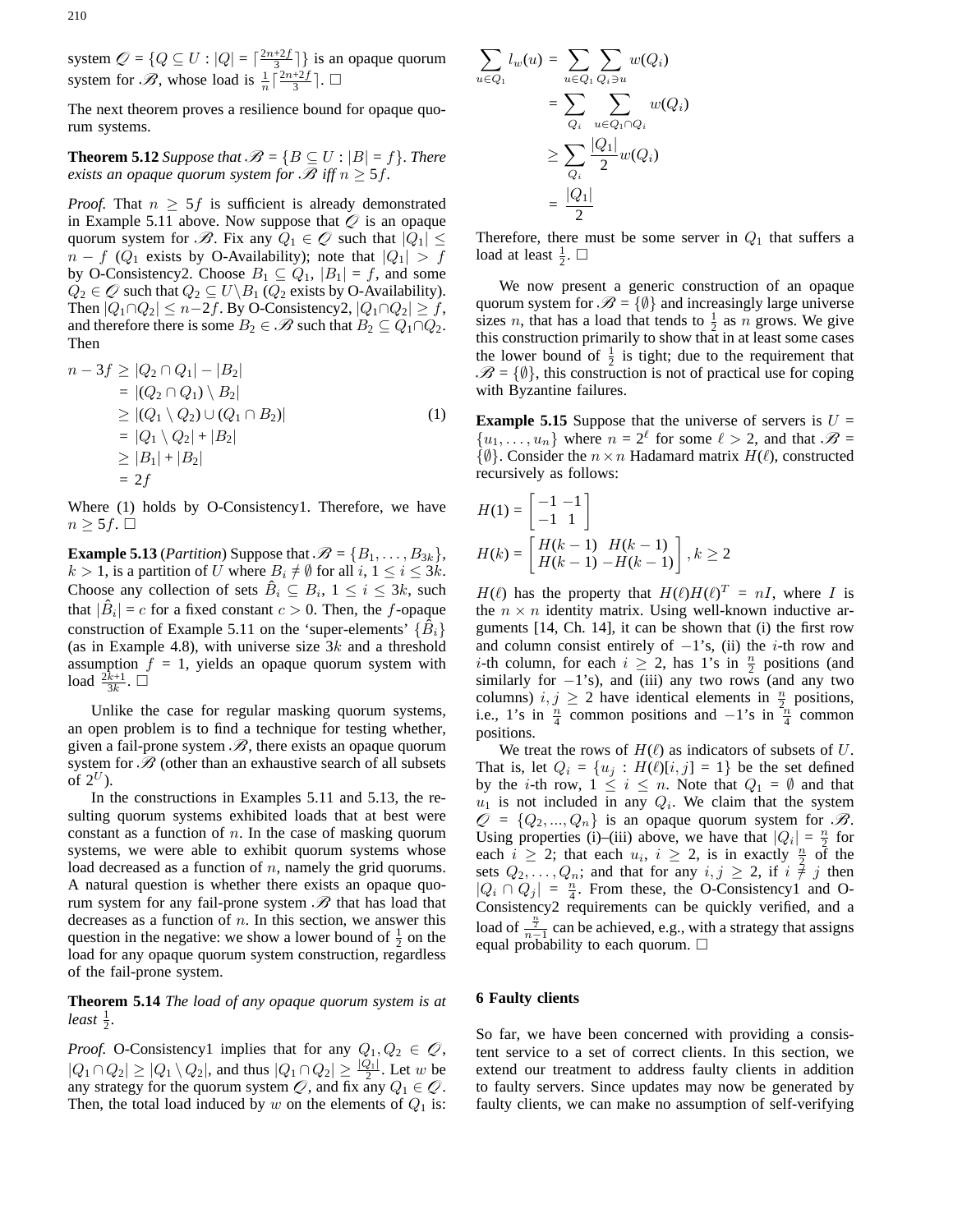- 1. If a server receives <**update**,  $Q$ ,  $v$ ,  $t$  from a client c, if  $t \in T_c$ , and if the server has not previously received from c a message <**update**,  $Q'$ ,  $v'$ ,  $t'$  > where either  $t' = t$  and  $v' \neq v$  or  $t' > t$ , then the server sends <echo, Q, v, t > to each member of Q.
- 2. If a server receives identical echo messages <**echo**,  $Q$ ,  $v$ ,  $t$  from every server in  $Q$ , then it sends <**ready**,  $Q$ ,  $v$ ,  $t$  to each member of  $Q$ .
- 3. If a server receives identical ready messages <**ready**, Q, v, t> from a set B<sup>+</sup> of servers, such that B<sup>+</sup>  $\not\subseteq$  B for all  $B \in \mathscr{B}$ , then it sends <**ready**, Q,  $v, t$  to every member of  $Q$  if it has not done so already.
- 4. If a server receives identical ready messages <ready,  $Q$ ,  $v$ , t> from a set  $Q^-$  of servers, such that for some  $B \in \mathcal{B}$ ,  $Q^- = Q \setminus B$ , then (i) if t is greater than the timestamp it currently holds, then it updates its variable and timestamp to  $v$  and  $t$ , respectively, and (ii) regardless of whether it updates the variable and timestamp, it sends an acknowledgment message to c where  $T_c \ni t$ .

**Fig. 5.** An update protocol

data, and thus use masking quorum systems (Sect. 4) to implement the service. We focus on ensuring the consistency of the data stored at the replicated service as seen by correct clients only.

A difficulty in handling faulty clients is that a faulty writer might send different updates to different servers and may fail to contact a full quorum. We therefore modify the write protocol to prevent clients from leaving the service in an inconsistent state, and to guarantee that updates propagate to (at least) a full quorum. We maintain availability of the service despite the possibly malicious behavior by any number of clients, so that a correct client can always complete a write operation with as little as one available quorum.

The treatment here provides a single-writer multi-reader safe variable semantics (ignoring reads by faulty clients). Since the initial conference publication of this work [23], single-writer objects with stronger semantics in the case of faulty clients have been constructed using Byzantine quorums and have been used to solve the distributed consensus problem [24]. Other work has extended the treatment here to provide multi-writer variables [25]. An alternative and general correctness condition for shared objects accessed by faulty clients has been developed in [26], which our protocol here also satisfies. For brevity, however, here we continue in the framework of the previous sections.

The write protocol performed by a client is changed in that a writer computes the timestamp locally, without consulting the servers, and in that it denotes the quorum it attempts to access in the update request. We replace the write operation of Sect. 3 by the following:

**Write.** For a client c to write the value  $v$ , it chooses a timestamp  $t \in T_c$  greater than any value it has chosen before, and then performs the following two steps: (i) it chooses a quorum  $Q$  and sends an update message  $\leq$ update,  $Q, v, t$  to each server in  $Q$ , and (ii) if after some timeout period, it has not received an acknowledgement from every server in Q, it repeats (i) (and (ii)).

Every server that receives an update message from a client engages in an "update" protocol to guarantee uniqueness of the value associated with a timestamp and its propagation to a full quorum. The protocol is presented in Fig. 5.

In order to argue correctness for this protocol, we have to adapt the definition of operation precedence and operation duration to allow for the behavior of a faulty client. The reason is that it is unclear how to define when an operation by a faulty client begins or ends, as the client can behave outside the specification of any protocol. We make use of the following terminology:

**Definition 6.1** *We say that a server* delivers *an update* <*v*, *t*> *when it receives*  $\leq$ **ready**,  $Q, v, t$  *from each server in the set* Q<sup>−</sup> = Q \ B *for some fail-prone set* B *(step 4 of the update protocol in Fig. 5).*

We now say that a write operation that writes  $v$  with timestamp  $t$  begins when the first correct server receives  $\alpha$  <update,  $Q, v, t$ , and ends when all correct servers in some quorum have delivered the update. Note that by this definition, a write operation by a faulty client could last arbitrarily long, and could overlap other writes by the same client. Nevertheless, carrying over the remainder of the precedence definition, we have that the write protocol together with the update protocol in Fig. 5 implement a single-writer multireader safe variable:

**Lemma 6.2** *A correct process' read operation that is concurrent with no write operations returns the value written by the last preceding write operation in some serialization of all preceding write operations.*

To prove this lemma, we need the following properties of our protocol:

**Lemma 6.3** *A correct server delivers*  $\langle v, t \rangle$  *only if some correct server previously received* <update, Q, v, t>*.*

*Proof.* To deliver  $\langle v, t \rangle$ , a correct server must receive a ready message from some correct server. Moreover, the first  $\alpha$  < ready,  $Q$ ,  $v$ ,  $t$  > message from a correct server is sent only after it receives  $\le$ echo,  $Q, v, t$  from each member of  $Q$ . Since, a correct member sends  $\leq$ echo, Q, v, t only if it first receives  $\langle$ update,  $Q, v, t \rangle$ , this proves the lemma.  $\Box$ 

**Lemma 6.4** *(Agreement) If a correct server delivers*  $\langle v, t \rangle$ and a correct server delivers  $\langle v', t \rangle$ , then  $v = v'.$ 

*Proof.* As argued in the previous lemma, for a correct server to deliver  $\langle v, t \rangle$ ,  $\langle \text{echo}, Q, v, t \rangle$  must have been sent by all servers in Q. Similarly,  $\leq$ echo,  $Q', v', t$  must have been sent by all servers in  $Q'$ . Since every two quorums intersect in (at least) one correct server, and since any correct server sends <echo,  $\ast$ ,  $\hat{v}$ ,  $t$  for at most one value  $\hat{v}$ , v must be identical to  $v'$ .  $\square$ 

*Proof of Lemma 6.2.* Let W denote the set of write operations preceding the read. Note that by Lemma 6.4, any value/timestamp pair in  $W$  is well defined, i.e., the same value corresponds to any timestamp at all correct servers that deliver it. By definition, every write in  $W$  was delivered to a full quorum, and by assumption and Lemma 6.3, no correct server has delivered any write outside W. Therefore, by the construction of masking quorum systems, the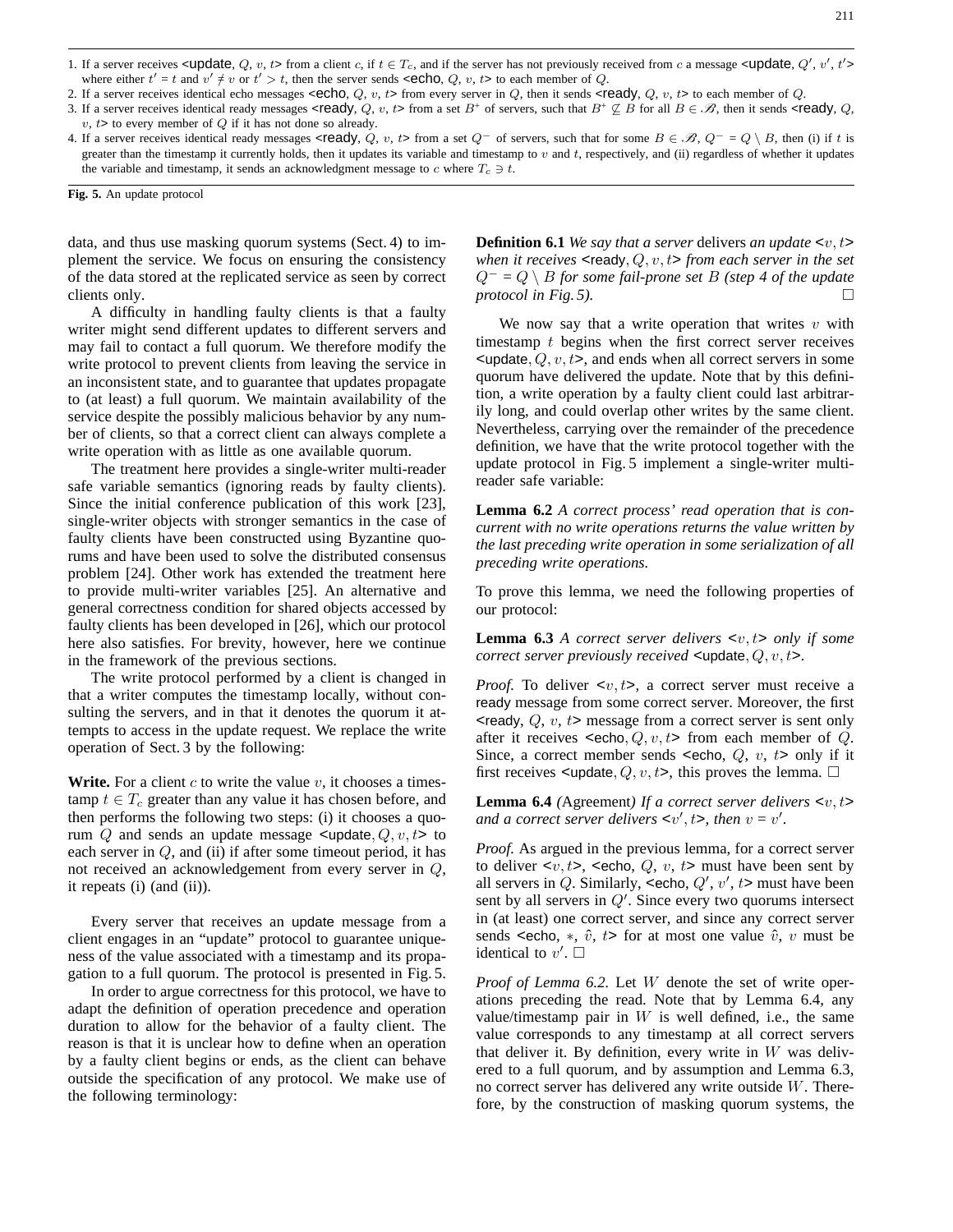read operation will return the value written in the write operation in  $W$  with the highest timestamp. So, it suffices to argue that there is a serialization of the writes in  $W$  in which this write operation appears last, or in other words, that this write operation precedes no other write operation in  $W$ . This results, however, from the fact that there is a single writer and that servers echo an update request only if its timestamp is higher than the one they have in store, and so any later write operation has a higher timestamp.  $\Box$ 

In addition, we argue liveness and completeness of our protocol as follows:

**Lemma 6.5** *(Propagation) If a correct server delivers*  $\langle v, t \rangle$ , *then eventually there exists a quorum*  $Q \in \mathcal{Q}$  *such that every correct server in*  $Q$  *delivers*  $\langle v, t \rangle$ *.* 

To prove this lemma, we make use of the following fact:

**Lemma 6.6** *If Q is a masking quorum system over a universe* U with respect to a fail-prone system  $\mathcal{B}$ , then  $\forall Q \in$  $\mathcal{Q}$   $\forall B_1, B_2, B_3 \in \mathcal{B}$ ,  $Q \not\subseteq B_1 \cup B_2 \cup B_3$ .

*Proof.* Assume otherwise for a contradiction, i.e., that there is a  $Q \in \mathcal{Q}$  and  $B_1, B_2, B_3 \in \mathcal{B}$  such that  $Q \subseteq B_1 \cup B_2 \cup B_3$ . By M-Availability, there exists  $Q' \in \mathcal{Q}, Q' \cap B_1 = \emptyset$ . Then,  $Q \cap Q' \subseteq B_2 \cup B_3$  and thus  $(Q \cap Q') \setminus B_2 \subseteq B_3$ , contradicting M-Consistency. □

*Proof of Lemma 6.5.* According to the protocol, the correct server that delivered  $\langle v, t \rangle$  received a message  $\langle \text{ready}, Q \rangle$ , *v*, *t* > from each server in  $Q = Q \ B$  for some  $Q \in \mathcal{Q}$  and  $B \in \mathcal{B}$ . Since, for some  $B' \in \mathcal{B}$ , (at least) all the members in  $Q^- \setminus B'$  are correct, every correct member of  $Q$  receives  $\le$ ready, Q, v, t from each of the members of  $B^+ = Q^- \setminus B'$ . Since,  $\forall B'' \in \mathcal{B}, Q^{-} \backslash B' \nsubseteq B''$  (by Lemma 6.6), the ready messages from  $B^+$  cause each correct member of  $Q$  to send such a ready message. Consequently,  $\langle v, t \rangle$  is delivered by all of the correct members of  $Q \square$ 

**Lemma 6.7** *(*Validity*) If a correct client* c *sends* <update, Q*,* v, t> *to every server in* Q *and all servers in* Q *are correct, then eventually a correct server delivers*  $\langle v, t \rangle$ .

*Proof.* Since both the client and all of the members of Q are correct,  $\alpha$ ,  $\alpha$ ,  $\alpha$ ,  $\beta$ ,  $\gamma$ ,  $\gamma$ ,  $\gamma$  will be received and echoed by every member in Q. Consequently, all the servers in Q will send <ready,  $Q$ ,  $v$ ,  $t$  > messages to the members of  $Q$ , and will eventually deliver  $\langle v, t \rangle$ .  $\Box$ 

## **7 Conclusions**

The literature contains an abundance of protocols that use quorums for accessing replicated data. This approach is appealing for constructing replicated services as it allows for increasing the availability and efficiency of the service while maintaining its consistency. Our work extends this successful approach to environments where both the servers and the clients of a service may deviate from their prescribed behavior in arbitrary ways. We introduced a new class of quorum systems, namely *masking* quorum systems, and devised protocols that use these quorums to enhance the availability of systems prone to Byzantine failures. We also explored two variations of our quorum systems, namely *dissemination* and *opaque masking* quorums, and for all of these classes of quorums we provided various constructions and analyzed the load they impose on the system.

Our work leaves a number of intriguing open challenges and directions for future work. One is to characterize the average performance of our quorum constructions and their load in less-than-ideal scenarios, e.g., when failures occur. Also, in this work we described only quorum systems that are uniform, in the sense that any quorum is possible for both read and write operations. In practice it may be beneficial to employ quorum systems with distinguished *read quorums* and *write quorums*, with consistency requirements imposed only between pairs consisting of at least one write quorum. Although this does not seem to improve our lower bounds on the overall load that can be achieved, it may allow greater flexibility in trading between the availability of reads and writes.

*Acknowledgments.* We are grateful to Andrew Odlyzko for suggesting the use of Hadamard matrices to construct opaque masking quorum systems with an asymptotic load of  $\frac{1}{2}$ . We also thank Yehuda Afek and Michael Merritt for helpful discussions, and Vassos Hadzilacos and Rebecca Wright for many helpful comments on earlier versions of this paper. An insightful comment by Rida Bazzi led to a substantial improvement over a previous version of this paper.

#### **References**

- 1. Afek A, Attiya H, Dolev D, Gafni E, Merritt M, Shavit N: Atomic snapshots of shared memory. Journal of the ACM 40(4):873–890
- 2. Afek Y, Dolev D, Gafni E, Merritt M, Shavit N: A bounded first-in first-enabled-solution to the l-exclusion problem. In: Proceedings of the 4th International Workshop on Distributed Algorithms, LNCS 486, Springer 1990
- 3. Agrawal D and El Abbadi A: Integrating security with fault-tolerant distributed databases. Comput J 33(1):71–78
- 4. Agrawal D, El Abbadi A: An efficient and fault-tolerant solution for distributed mutual exclusion. ACM Transactions on Computer Systems 9(1):1–20 (1991)
- 5. Anderson JH: Composite registers. Distrib Comp 6(3):141–154 (1993)
- 6. Bazzi RA: Synchronous Byzantine quorum systems. In: Proceedings of the 16th ACM Symposium on Principles of Distributed Computing, pp 259–266 (1997)
- 7. Cheung SY, Ammar MH, Ahamad M: The grid protocol: A high performance scheme for maintaining replicated data. In: Proceedings of the 6th IEEE International Conference on Data Engineering, pp 438– 445, 1990
- 8. International Telegraph and Telephone Consultative Committee (CCITT): The Directory – Authentication Framework, Recommendation X.509, 1988
- 9. Dolev D, Gafni E, Shavit N: Toward a non-atomic era: l-exclusion as a test case. In: Proceedings of the 20th ACM Symposium on Theory of Computing, pp 78–92, May 1988
- 10. Dolev D, Shavit N: Bounded concurrent time-stamp systems are constructible. SIAM Journal of Computing, to appear. Also in: Proceedings of the 21st ACM Symposium on the Theory of Computing, pp 454– 466, 1989
- 11. El Abbadi A, Toueg S: Maintaining availability in partitioned replicated databases. ACM Transactions on Database Systems 14(2):264– 290 (1989)
- 12. Garcia-Molina H, Barbara D; How to assign votes in a distributed system. Journal of the ACM 32(4):841–860 (1985)